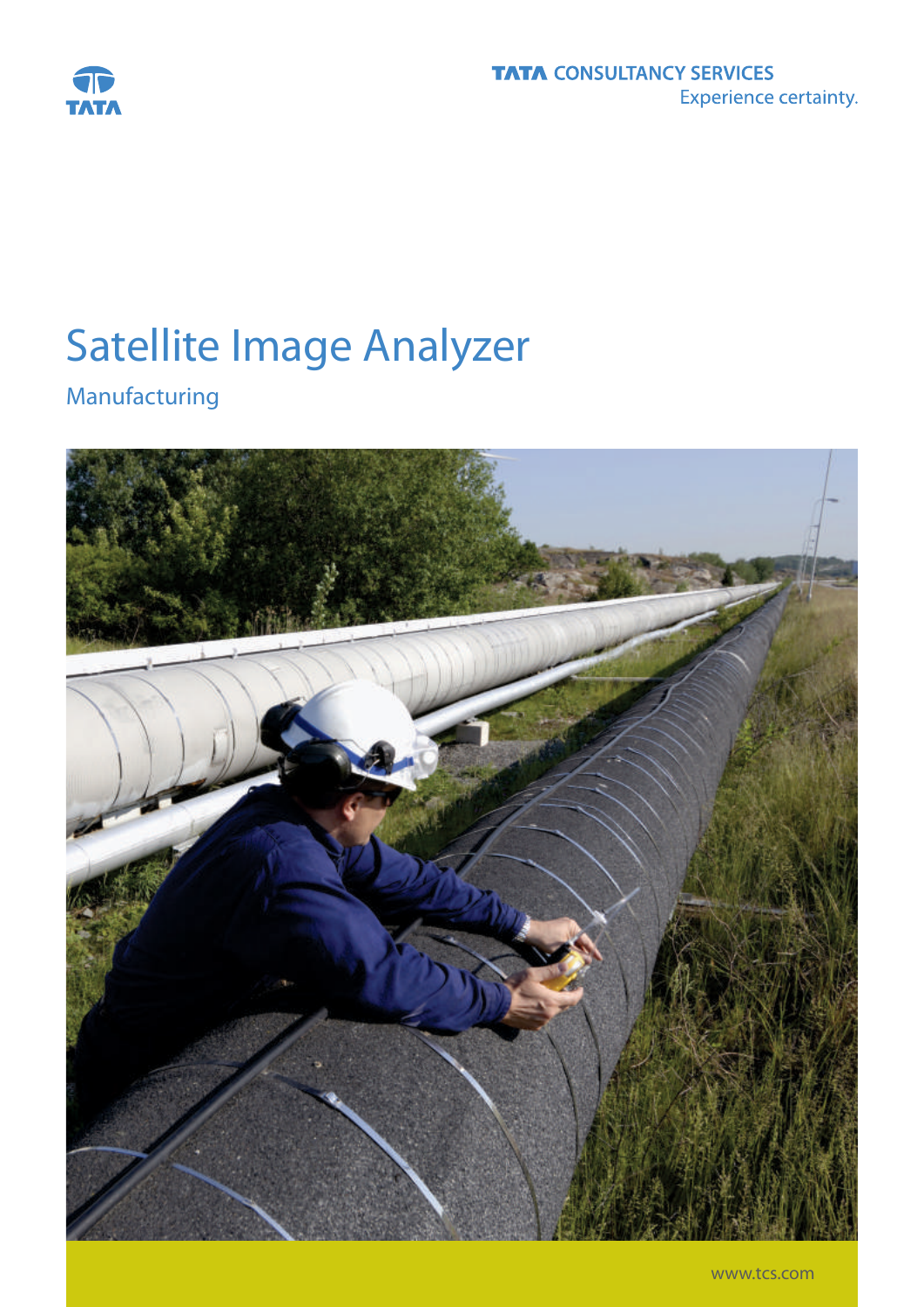Oil and gas (O&G) companies' pipelines and remote assets extend over thousands of kilometers, often passing through deserts, forests, and water. Preventing damage to these expensive assets is challenging, but critical for any O&G enterprise. Traditional methods do not accurately monitor vast stretches of terrain for signs of problems in the pipelines.

Tata Consultancy Services' (TCS') Satellite Image Analyzer is a reliable and terrain-independent solution for round-the-clock surveillance of enterprise assets. Our solution is accurate, convenient, eco-friendly, and cost effective. We leverage digital technologies to empower enterprises to proactively respond to risks across the entire supply chain, thus avoiding calamities.

## **Overview**

Pipeline damage can endanger human life and poses huge climatic risks as well. Excavation, natural forces, and third party damage account for about one-third of pipeline integrity breaches. Changes in terrain, construction activity, and growth of vegetation can be risky for pipeline operators. It is not only difficult but also expensive to detect such factors using traditional means such as land-based surveillance and aerial sorties. Operators spend millions ever year to evaluate, inspect, and maintain the integrity of pipeline systems, and ensure consistent and reliable services.

TCS' Satellite Image Analyzer leverages image analytics and change detection algorithms to identify risks in a pipeline corridor. Built on GE's Predix\* cloud platform, our solution automatically triggers alerts when pipelines or remote assets face problems, enabling operators to respond in time and avert potential disasters.

**\*Predix** is a trademark of General Electric Company

# Our Services

Part of TCS' Digital Store™, the Satellite Image Analyzer compares satellite, thermo-graphic, and drone images over time to detect changes in the assets and identify potential risks. Our solution can be easily integrated with automated business processes and can be used to develop real-time actionable apps and portals with visualization capabilities. It is a safe and terrain-independent solution that offers a cheaper and more reliable option for proactive surveillance of enterprise assets. Though it is built on Predix, it has the flexibility to be deployed on other IoT platforms available in the market.

## **Benefits**

Our Satellite Image Analyzer offers benefits including:



Unmatched visibility and high precision monitoring of locations



Avoid unnecessary shutdowns and attain nearly 100% pipeline utilization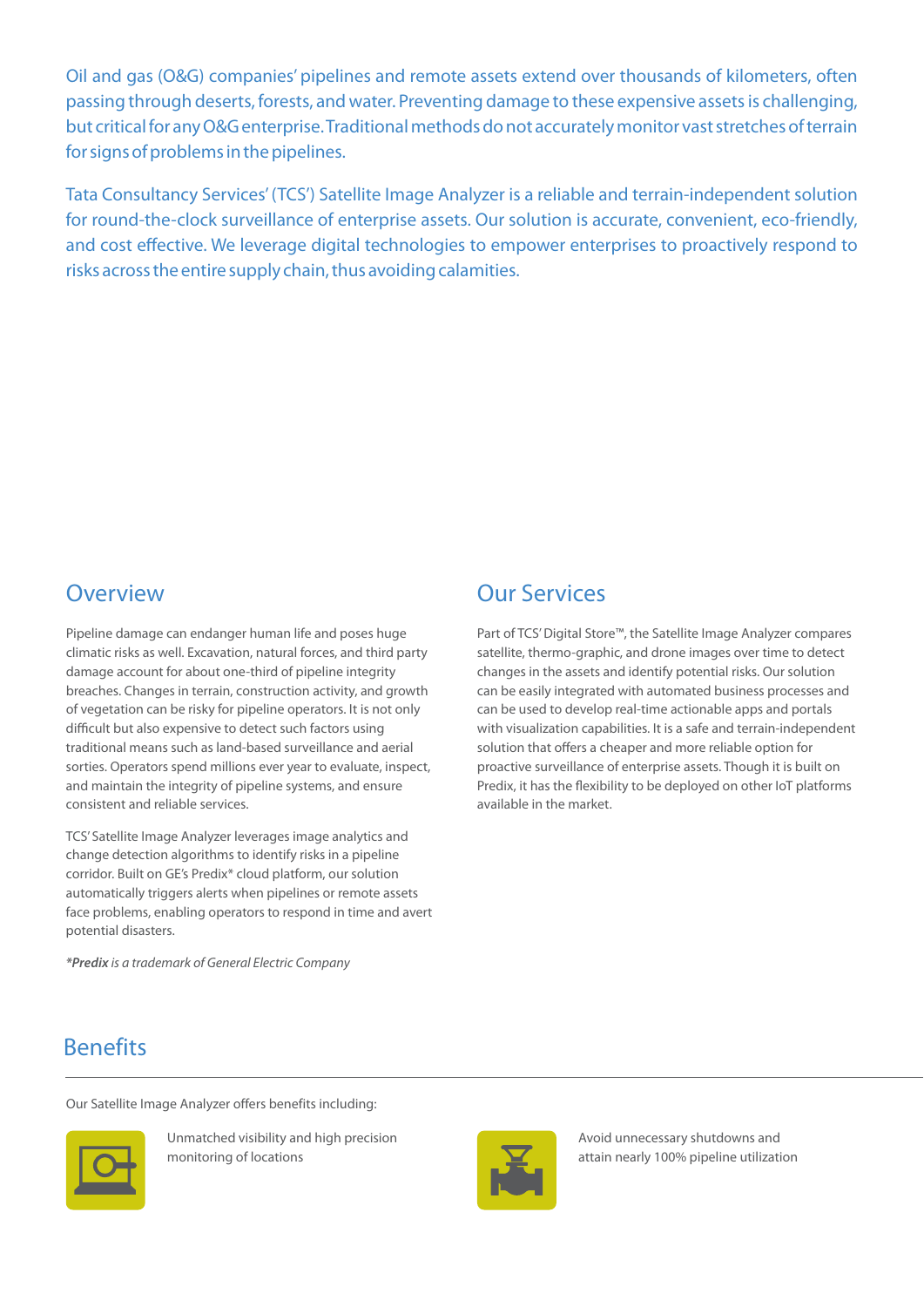

# The TCS Advantage

TCS brings extensive domain knowledge due to our hands-on experience with several vast pipeline networks. We also leverage the best digital technologies in the industrial space. Our engineering and mathematical capabilities enable us to ensure both excellence and accuracy. This results in digital solutions that are easy to integrate, while our cross-functional skills ensure a high degree of reusability in other areas.

TCS' Digital Store™ is a suite of ready-to-use digital solutions that help global enterprises deliver superior customer experience, conduct real-time data analytics, and achieve organizational agility.



Up to \$3000 per hour cost reduction compared to aerial inspection



Greater visibility into overall utility networks, operations, maintenance environment, and safety for proactive asset management



Significant reduction in cost and time for monitoring noninstrumented assets